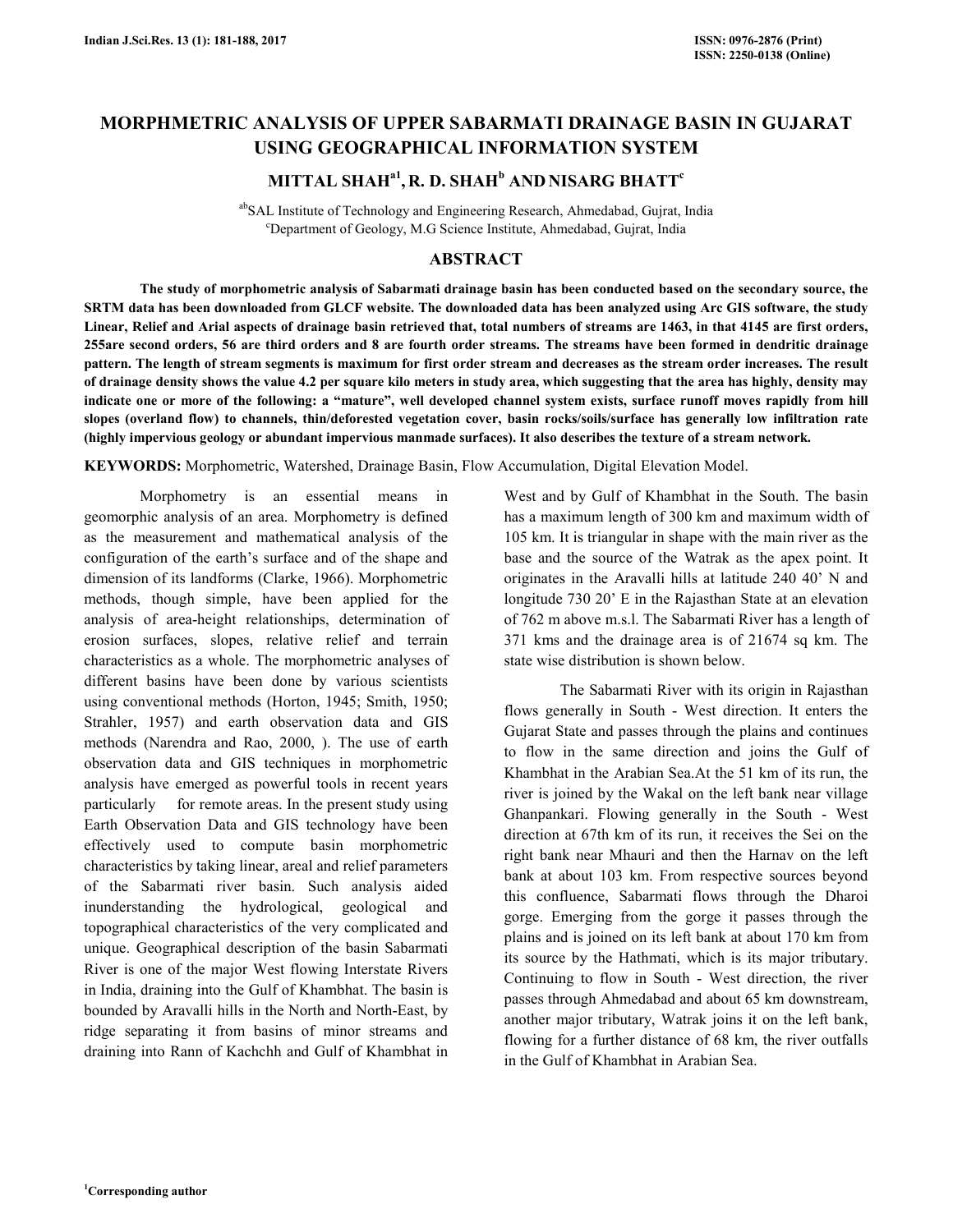

**Figure 1: Sub-basin map and Contour map of study area** 

# **MATERIALS AND METHODS**

 Delineation of the Sabarmati river basin and preparation of drainage map is based on geocodedResourcesat-1 LISS-III of 2005-06 on 1:50,000 scale and Digital Elevation Model (DEM)generated from Shuttle Radar Terrain Mapper (SRTM) data. Various morphometric parameters namely – stream order (Nu), stream length (Lu), mean stream length (Lsm), stream length ratio (RL), bifurcation ratio (Rb) mean bifurcation ratio (Rbm), drainage density (D),stream frequency (Fs), form factor (Rf), circulatory ratio (Rc), elongation ratio (Re) length ofoverland flow (Lg) have been computed (Table 1) using GIS tools.

# **RESULTS AND DISCUSSION**

 The various morphometric parameters of the Sabarmati river basin have been computed and summarized as follows:

#### **Linear Aspects**

 Drainage network of the Sabarmati River basin is presented in Figure 1. Stream links (the different drainage lines) and the nodes (the stream junctions/confluences) characterise 'Linear aspects' of the basin. The linear aspects include the stream order (u), stream length (Lu), mean stream length (Lsm), stream length ratio (RL) and bifurcation ratio (Rb), were determined and results have been presented in Table 1.

#### **Stream Order (u)**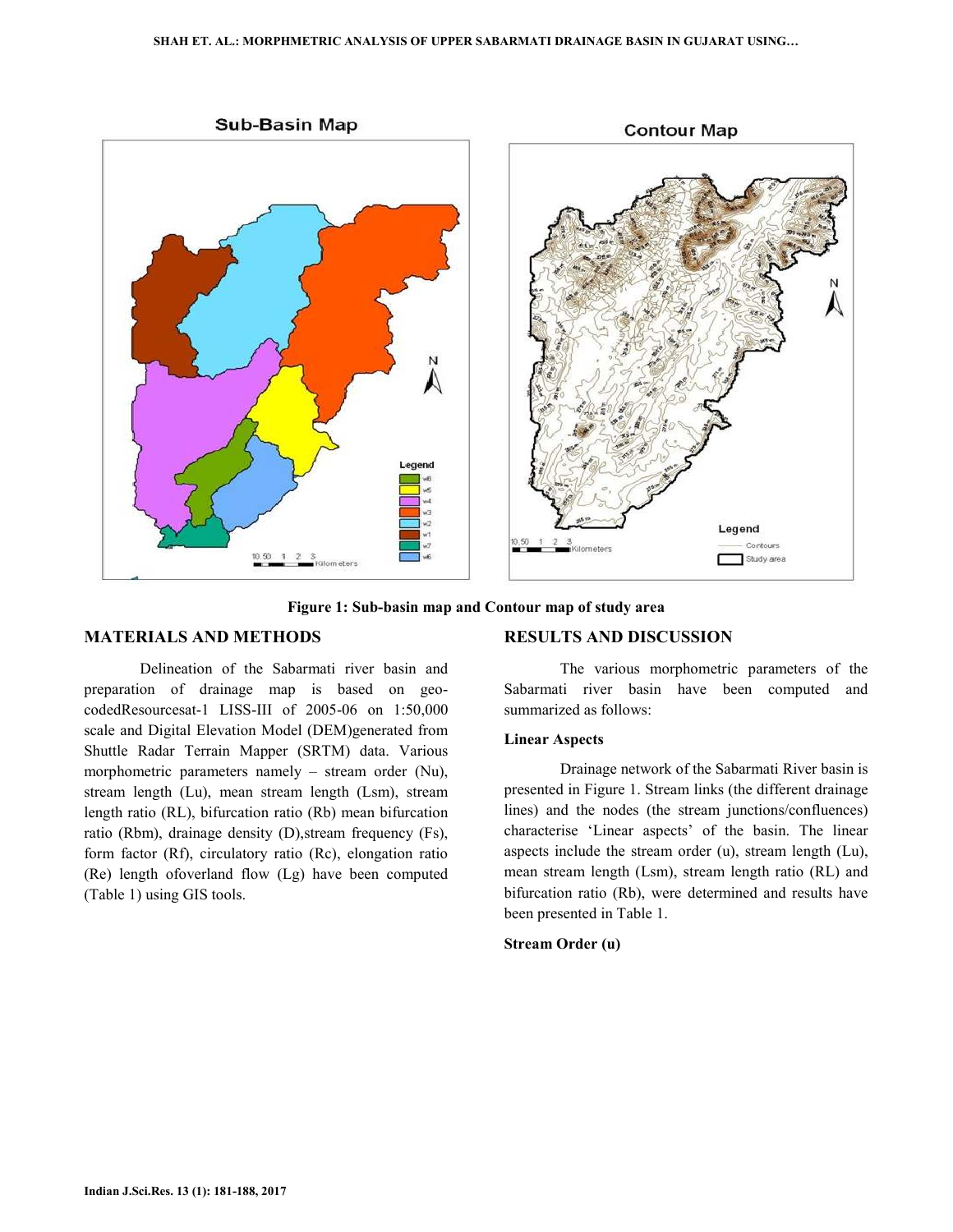| Sl.<br>N <sub>0</sub> | <b>Morphometric Parameters</b>  | Formulae                                                                                                                                                                 | Reference          |
|-----------------------|---------------------------------|--------------------------------------------------------------------------------------------------------------------------------------------------------------------------|--------------------|
| 1                     | Stream order (u)                | Hierarchical rank                                                                                                                                                        | Strahler<br>(1964) |
| $\overline{2}$        | Stream length (Lu)              | Length of the stream                                                                                                                                                     | Horton (1945)      |
| 3                     | Mean stream length<br>(Lsm)     | $Lsm=?$ Lu /Nu<br>Where, $Lsm = Mean stream length$<br>? Lu = Total stream length of order 'u'<br>$Nu = Total no$ . of stream segments of order 'u'                      | Strahler<br>(1964) |
| 4                     | Stream length ratio (RL)        | $RL = Lu/Lu -1$<br>Where, $RL =$ Stream length ratio<br>Lu = The total stream length of the 'u'<br>$Lu - 1$ = The total stream length of its next lower order            | Horton (1945)      |
| 5                     | Bifurcation ratio (Rb)          | $Rb = Nu / Nu + 1$<br>Where, $Rb = Bifurcation ratio$<br>$Nu = Total no$ . of stream segments of the order 'u'<br>$Nu + 1 =$ Number of segments of the next higher order | Schumn<br>(1956)   |
| 6                     | Mean bifurcation ratio<br>(Rbm) | Rbm = Average of bifurcation ratios of all<br>orders                                                                                                                     | Strahler<br>(1957) |
| 7                     | Stream frequency (Fs)           | $Fs = Nu / A$<br>Where, $Fs = Stream frequency$<br>$Nu = Total no$ . of streams of all orders<br>$A = Area of the basin (km2)$                                           | Horton (1932)      |
| 8                     | Drainage texture (Rt)           | $Rt = Nu / P$<br>Where, $Rt = Drainage$ texture<br>$Nu = Total no$ . of streams of all orders<br>$P = Perimeter (km)$                                                    | Horton (1945)      |
| 9                     | Form factor (Rf)                | $Rf = A / Lb2$<br>Where, $Rf = Form factor$<br>$A = Area of the basin (km2)$<br>$Lb2 = Square of basin length$                                                           | Horton (1932)      |
| 10                    | Circularity ratio (Rc)          | $Rc = 4*Pi*/P2$<br>Where, $Re = Circularity ratio$<br>$Pi = 'Pi'$ value i.e., 3.14<br>$A = Area of the basin (km2)$<br>$P2 = Square of the perimeter (km)$               | Miller (1953)      |
| 11                    | Elongation ratio (Re)           | $Re = 2 / Lb$<br>Where, $Re =$ Elongation ratio<br>$A = Area of the basin (km2)$<br>$Pi = 'Pi'$ value i.e., 3.14<br>$Lb =$ Basin length                                  | Schumn<br>(1956)   |

|  |  | Table 1: Formulae adopted for computation of morphometric parameters |
|--|--|----------------------------------------------------------------------|
|--|--|----------------------------------------------------------------------|

 Ranking of streams has been carried out based on the method proposed by Strahler (1964). The smallest fingertip tributaries are designated as order 1. Where the two first-order channels join, a channel segment of 2nd order is formed and so forth. The trunk stream through which all discharge and sediments pass is therefore the stream segment of the highest order. Altogether, *1463*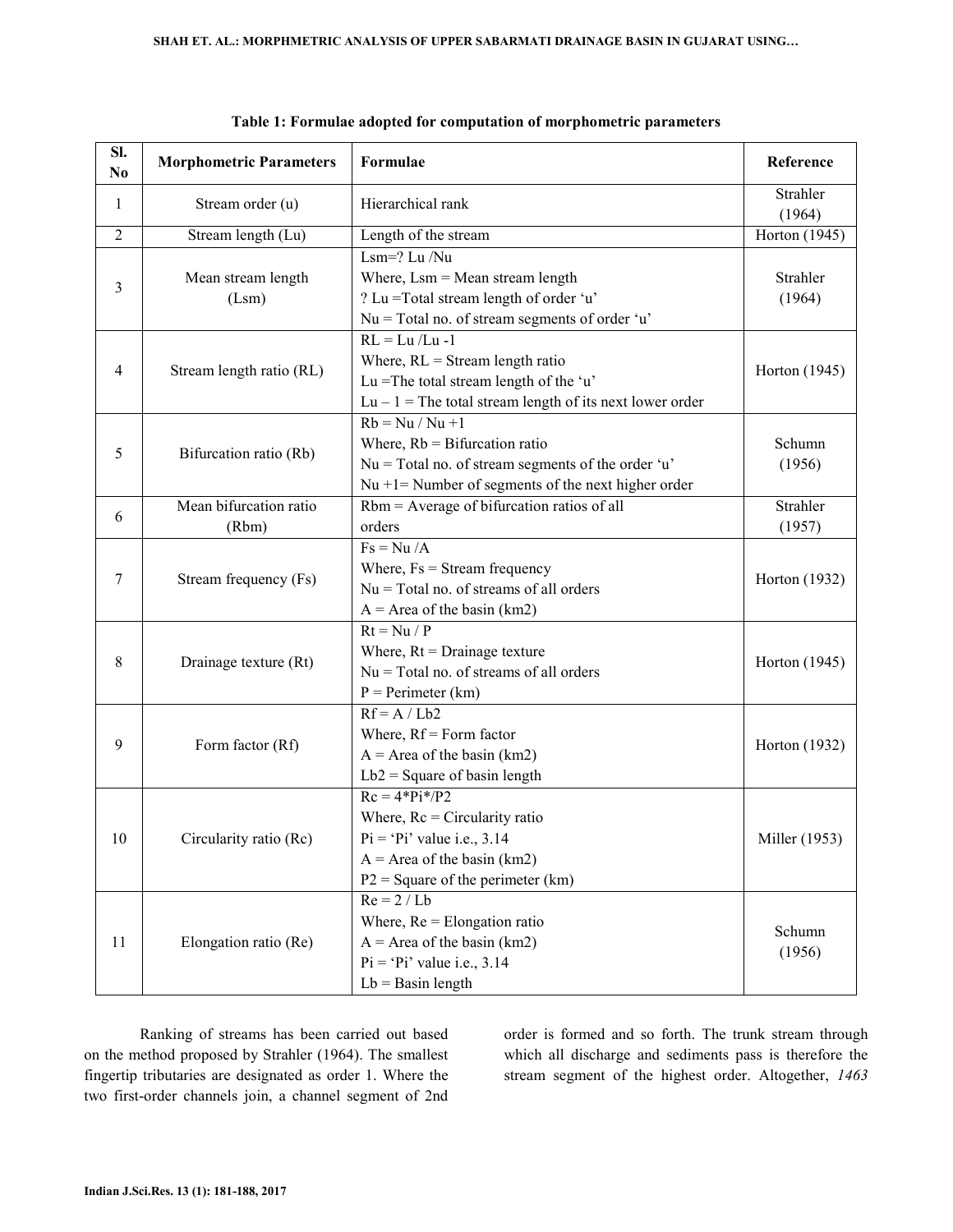number of streams were identified, out of which *4145* are of 1st order, *255*are of 2nd order, *56* are of 3rd order.



**Figure 2: Slope map and Stream order map of study area** 

### **Stream Length (Lu)**

 Stream length is measured from the farthest drainage divide to the mouth of a river, based on the law proposed by Horton (1945). Stream length is one of the significant features of the basin as it reveals surface runoff characteristics. Streams of relatively smaller lengths indicate that the area is with high slopes. Longer lengths are indicative of flatter gradient. Usually, the total length of stream segments is highest in first order streams, and it decreases as the stream order increases in the present case. This brings out strong assumption that the basin is subjected to erosion and also that some areas of the basin are characterized by variation in lithology and topography (Singh and Singh, 1997; Vittala et al., 2004 and Chopraet al., 2005).

| Sr. No.        | <b>Watershed Name</b> | <b>First Order</b> | <b>Second Order</b> | Third Order | <b>Fourth Order</b> | <b>Fifth order</b> | Total  |
|----------------|-----------------------|--------------------|---------------------|-------------|---------------------|--------------------|--------|
|                | Watershed 1           | 77.76              | 23.62               | 10.20       | 10.74               | U                  | 122.32 |
|                | Watershed 2           | 126.17             | 41.45               | 17.53       | 0.00                | $_{0}$             | 185.16 |
|                | Watershed 3           | 188.70             | 54.77               | 31.70       | 5.22                | $\theta$           | 280.37 |
| $\overline{4}$ | Watershed 4           | 107.97             | 36.82               | 22.32       | 3.39                | $\theta$           | 170.50 |
|                | Watershed 5           | 39.02              | 10.83               | 3.77        | 1.22                | $\theta$           | 54.83  |
|                | Watershed 6           | 24.61              | 5.91                | 4.66        | 0.00                | $\theta$           | 35.18  |
|                | Watershed 7           | 6.41               | 0.64                | 0.00        | 0.00                | $\theta$           | 7.05   |
|                | Watershed 8           | 29.29              | 5.90                | 9.00        | 4.78                | $\Omega$           | 48.96  |

**Table 2: Stream length in km (Lu)** 

## **Mean Stream Length (Lsm)**

 Mean stream length (Lsm) is a characteristic property related to the drainage network components and its associated basin surfaces (Strahler, 1964). This has been calculated by dividing the total stream length of order (u) by the number of streams of segments in that order (Table 3). It is seen that Lsm values exhibit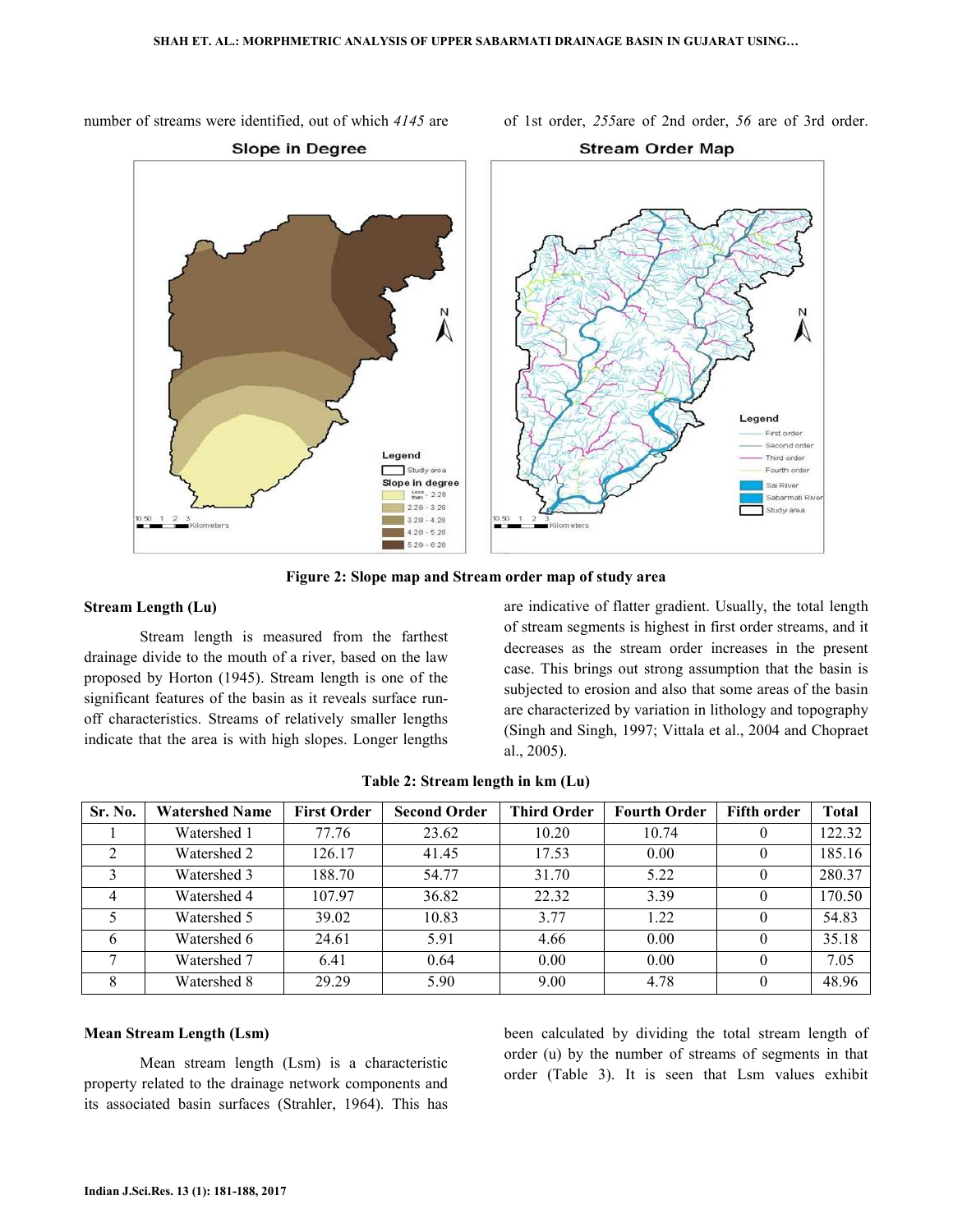variation from 1.28 to 43.72. This deviation might be due to change in topographic elevation and slope of the basin.

| Sr. No. | <b>Watershed Name</b> | <b>First Order</b> | <b>Second Order</b> | <b>Third Order</b> | <b>Fourth Order</b> | <b>Fifth order</b> |
|---------|-----------------------|--------------------|---------------------|--------------------|---------------------|--------------------|
|         | Watershed 1           | 0.50               | 0.62                | 1.70               | 10.74               |                    |
|         | Watershed 2           | 0.56               | 0.74                | 1.35               | 0.00                |                    |
| 3       | Watershed 3           | 0.51               | 0.71                | 1.76               | 1.74                | 0                  |
|         | Watershed 4           | 0.49               | 0.82                | 2.23               | 1.70                | $\theta$           |
|         | Watershed 5           | 0.64               | 0.72                | 1.26               | 1.22                | $\theta$           |
|         | Watershed 6           | 0.60               | 0.74                | 1.55               | 0.00                | $\Omega$           |
|         | Watershed 7           | 0.46               | 0.64                | 0.00               | 0.00                | $\Omega$           |
| 8       | Watershed 8           | 0.47               | 0.42                | 3.00               | 4.78                | $\theta$           |

**Table 3: Mean Stream Length (Lsm)** 

### **Stream Length Ratio (RL)**

 Stream length ratio (RL) is the ratio of the mean length of the one order to the next order of the stream segments. Total stream length of a given order is inversely related to stream order,i.e., total stream length

decreases from the lower order to the successively higher orders. This change might be a tribute to variation in slope and topography, indicating the youth stage of geomorphic development in the streams of the study area (Singh and Singh, 1997 and Vittala et al., 2004).

**Table 4 Stream Length Ratio** 

| Sr. No.        | <b>Watershed Name</b> | II/I | ШЛІ  | <b>IV/III</b> | V/IV     | Average |
|----------------|-----------------------|------|------|---------------|----------|---------|
|                | Watershed 1           | 1.23 | 2.73 | 6.32          | 0        | 3.43    |
| $\overline{2}$ | Watershed 2           | 1.33 | 1.82 | 0.00          | $\theta$ | 1.57    |
|                | Watershed 3           | 1.39 | 2.48 | 0.99          | $\theta$ | 1.62    |
| $\overline{4}$ | Watershed 4           | 1.66 | 2.73 | 0.76          | $\theta$ | 1.72    |
|                | Watershed 5           | 1.13 | 1.74 | 0.97          | $\Omega$ | 1.28    |
| 6              | Watershed 6           | 1.23 | 2.11 | 0.00          | $\Omega$ | 1.67    |
|                | Watershed 7           | 1.39 | 0.00 | 0.00          | $\Omega$ | 1.39    |
|                | Watershed 8           | 0.89 | 7.12 | 1.59          | 0        | 3.20    |

### **Bifurcation Ratio (Rb)**

 According to Schumm (1956), the term bifurcation ratio may be defined as the ratio of the number of the stream segments of given order to the number of segments of the next higher 651 orders. Bifurcation ratio shows a small range of variation for different regions or for different environments except where the powerful geological control dominates (Strahler, 1957). The Rb values of study area (Table 5) indicate that there is a uniform decrease in Rb values from the first order streams to the fourth order streams. But an increase in the Rb values is noticeable from the fourth to sixth order streams.

The Rb values then suddenly decrease from the sixth to the eighth order. These differences are depending upon the geological and lithological development of the drainage basin (Strahler, 1964). In the study area, the higher values of Rb indicate a strong structural control in the drainage development whereas thelower values indicate that some of the area in the basin is less affected by structural disturbances (Stahler, 1964; Nag, 1998; Vittala et al., 2004 and Chopra etal., 2005). The Rbvalues in the study area range from 1.00 to 5.80 indicating that the basin is largely controlled by structure (Strahler, 1957).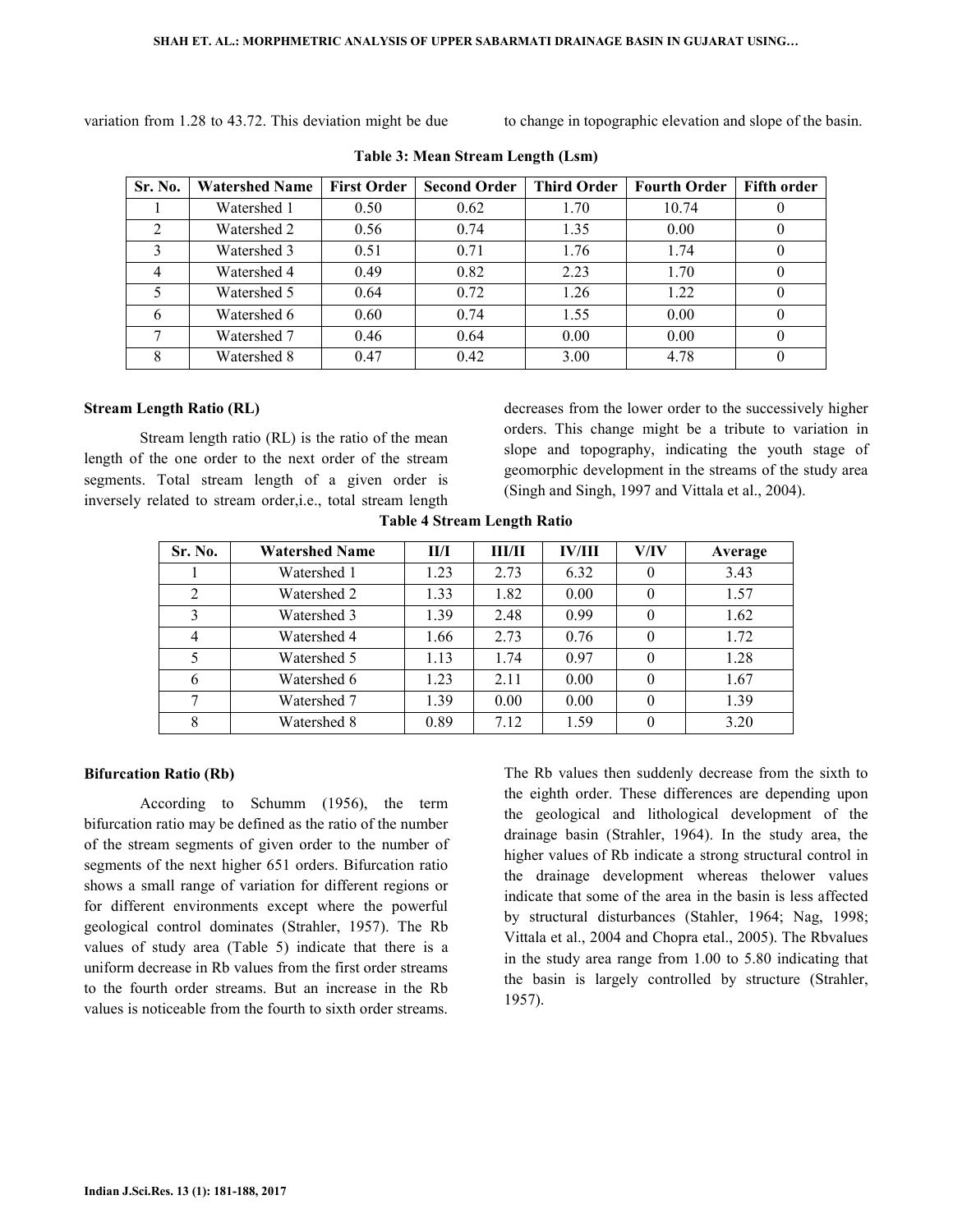| Sr. No.        | Watershed   |       | I/II<br><b>HI/IV</b><br>II/III |      | <b>IV/V</b> | <b>Bifurcation Ratio</b> | <b>Mean Bifurcation</b> |
|----------------|-------------|-------|--------------------------------|------|-------------|--------------------------|-------------------------|
|                | <b>Name</b> |       |                                |      |             |                          | Ratio                   |
|                | Watershed 1 | 4.05  | 6.33                           | 6.00 | 0.00        | 16.39                    | 5.46                    |
| 2              | Watershed 2 | 4.04  | 4.31                           | 0.00 | 0.00        | 8.34                     | 4.17                    |
| 3              | Watershed 3 | 4.78  | 4.28                           | 6.00 | 0.00        | 15.06                    | 5.02                    |
| $\overline{4}$ | Watershed 4 | 4.87  | 4.50                           | 5.00 | 0.00        | 14.37                    | 4.79                    |
|                | Watershed 5 | 4.07  | 5.00                           | 3.00 | 0.00        | 12.07                    | 4.02                    |
| 6              | Watershed 6 | 5.13  | 2.67                           | 0.00 | 0.00        | 7.79                     | 3.90                    |
| 7              | Watershed 7 | 14.00 | 0.00                           | 0.00 | 0.00        | 14.00                    | 14.00                   |

#### **Table 5: Linear Aspect of the Sabarmati**

### **Areal Aspects**

 Area of a basin (A) and perimeter (P) are the important parameters in quantitative geomorphology. The area of the basin is defined as the total area projected upon a horizontal plane. Perimeter is length of the boundary of the basin. Areal aspects include differentmorphometric parameters, like drainage density (D), stream frequency (Fs), form factor (Rf), circulatory ratio (Rc), elongation ratio (Re) and length of the overland flow (Lg). The values of these parameters were calculated and results have been given in Table 3.

### **Drainage Density (D)**

 Drainage density is defined as the ratio of total length of streams of all orders with in the basin to the basin area or per unit area, which is expressed in terms of km/sq. km. It indicates the closeness of spacing of channels, thus providing a quantitative measure of the average length of stream channels for the whole basin (Horton, 1932). The drainage density in the basin is 4.2 per km2 i.e., medium drainage density indicating that the basin has permeable rocks.

| Sr.<br>No. | Watershed<br><b>Name</b> | <b>Drainage</b><br><b>Density</b> | <b>Basin</b><br><b>Parameter</b><br>in Km<br>(P) | <b>Basin</b><br><b>Parameter</b><br>$(P2)$ in<br>Km | Total no<br>of All<br>stream<br>orders | <b>Stream</b><br>Freque<br>ncy | <b>Basin</b><br>Length<br>Km | <b>Circuity</b><br>Ratio<br>$(Re=4*Pi)$<br>* $A/P2$ ) | <b>Drainage</b><br>Density*<br>2 | Length<br>of<br>Overland<br>Flow(Lg)<br>$1/D*2$ |
|------------|--------------------------|-----------------------------------|--------------------------------------------------|-----------------------------------------------------|----------------------------------------|--------------------------------|------------------------------|-------------------------------------------------------|----------------------------------|-------------------------------------------------|
|            | Watershed 1              | 3.02                              | 37.24                                            | 1386.82                                             | 199                                    | 7.28                           | 120.14                       | 0.37                                                  | 6.04                             | 0.17                                            |
| 2          | Watershed 2              | 2.58                              | 46.83                                            | 2193.24                                             | 295                                    | 6.50                           | 219.45                       | 0.23                                                  | 5.17                             | 0.19                                            |
| 3          | Watershed 3              | 2.91                              | 75.60                                            | 5715.96                                             | 466                                    | 2.87                           | 249.48                       | 0.09                                                  | 5.83                             | 0.17                                            |
| 4          | Watershed 4              | 2.51                              | 49.90                                            | 2489.51                                             | 276                                    | 1.18                           | 243.11                       | 0.20                                                  | 5.02                             | 0.20                                            |
| 5.         | Watershed 5              | 2.16                              | 26.70                                            | 713.00                                              | 80                                     | 2.05                           | 77.83                        | 0.71                                                  | 4.32                             | 0.23                                            |
| 6          | Watershed 6              | 1.60                              | 22.36                                            | 499.92                                              | 52                                     | 0.68                           | 58.07                        | 1.02                                                  | 3.20                             | 0.31                                            |
| 7          | Watershed 7              | 0.95                              | 15.20                                            | 231.04                                              | 15                                     | 10.81                          | 20.09                        | 2.20                                                  | 1.90                             | 0.53                                            |
| 8          | Watershed 8              | 2.96                              | 24.94                                            | 622.00                                              | 80                                     | 0.00                           | 85.10                        | 0.82                                                  | 5.91                             | 0.17                                            |

|  |  |  |  | Table 6: Areal Aspects of the Sabarmati River basin |  |
|--|--|--|--|-----------------------------------------------------|--|
|--|--|--|--|-----------------------------------------------------|--|

#### **Stream Frequency /Drainage Frequency (Fs)**

 The total number of stream segments of all orders per unit area is known as stream frequency (Horton, 1932). The stream frequency (Fs) value of the basin is 3.9. The value of stream frequency (Fs) of the basin exhibits positive correlation with drainage density of the area. This indicates that with increase in stream numbers there is an increase in drainage density.

#### **Form Factor (Rf)**

 Form factor (Rf) may be defined as the ratio of the area of the basin to the square of basin length (Horton, 1932). It is the quantitative expression of drainage basin outline form. Smaller the value of form factor, more elongated will be the basin. Form factor (Rf) value of the study area is 0.32. This indicates that the basin is elongated in shape. The elongated basin with low form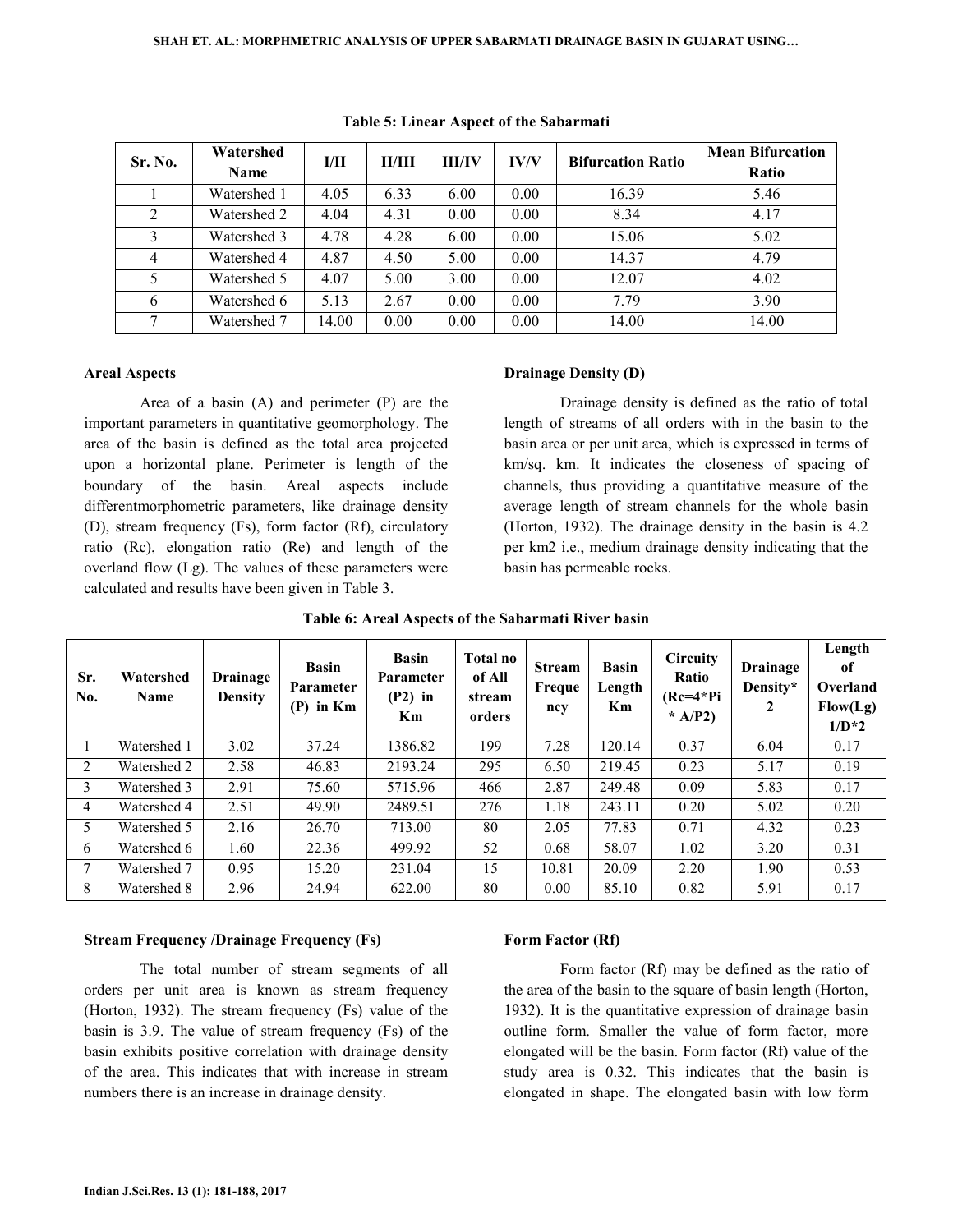factor indicates that the basin have a flatter peak of flow for longer duration.

### **Circulatory Ratio (Rc)**

 Miller (1953) defined a dimensionless circulatory ratio (Rc) as the ratio of basin area to the area of circle having the same perimeter as the basin. He described that the circularity ratios range from 0.2 to 0.8 which indicates strongly elongated and permeable homogenous geologic materials. Circulatory ratio (Rc) is mainly concerned with the length and frequency of streams, geological structures, land use/land cover, climate, relief and slope of the basin.

### **Elongation Ratio (Re)**

 Elongation ratio (Re) is the ratio between the diameter of the circle of the same area as the drainage basin and the maximum length of the basin. It is a very significant index in the analysis of the basin shape which helps to give idea about the hydrological character of a drainage basin. The elongation ratio value of the Sabarmati basin is 1.03, which indicates that the major part of basin is of high relief.

#### **Length of Overland Flow (Lg)**

 The length of overland flow (Lg) approximately equals to half of reciprocal of drainage density (Horton, 1945). It is the length of water over the ground before it gets concentrated into definite stream channels. The length of overland flow (Lg values) of the study area is 0.24, indicating young topography.

#### **Relief Aspects**

 Relief aspects of drainage basin relate to the three dimensional features of the basin involving area, volume and altitude of vertical dimension of landforms wherein different morphometric methods are used to analyze terrain characteristics. In this study, thus, relief aspect includes the analysis of average slope, relative reliefs, etc.

### **Average Slope**

 Slope is defined as the angular inclination of terrain between hill-tops and valley bottoms. Slope angle in degree of the drainage basin are tabulated and classified into convenient slope categories viz., (i) level slope =  $00-100$ , (ii) gentle slope =  $100-220$ , (iii) moderate slope =  $220 - 300$ , (v) steep slope =  $330 - 430$ SS, and (vi) very steep slope = above 430.

#### **Relative Relief**

 Relative relief termed as 'amplitude of available relief' or 'local relief' is defined as the difference in height between the highest and the lowest points (height) in a unit area. It is an important morphometric variable used for the overall assessment of morphological characteristics of terrain. Melton (1958) suggested calculating relative relief by dividing the difference of height between the highest and lowest points in the basin (H) with basin perimeter (P), thus relative relief  $=$  H/P. Relative relief is calculated on the basis of highest and lowest elevations and the data of relative relief so derived are tabulated and classified into three categories viz. (i) low relative relief =  $0m - 100m$ , (ii) moderately relative relief  $100m - 300$  m and (iii) high relative relief = above 300m.

# **CONCLUSION AND FINDING**

 The morphometric analysis has been carried out through measurement of linear, areal and relief aspects of basins. It has been found that the study area is an 8th order drainage basin.

 Dendritic drainage pattern is seen in the hilly and plateau parts of the drainage basin indicating the homogeneity in texture and lack of structural control. However, the piedmont zone of the basin is characterized by branching drainage pattern which is characterized by the Siwaliks deposits. From the study it can be concluded that areas drained by drainage orders of 1st, 2nd, 3rd,  $7<sup>th</sup>$ and 8th have Bifurcation ratio between 3.0 to 5.0, indicating that these are not distorted by geological structures. The Bifurcation ratio in case of the 4th to the 6th drainage orders, it is more than 5.0. It is noted that, in the drainage basin that these areas are dominated by the presence of lineaments. The presence of the maximum number of the first order segments shows that the basin is subjected to erosion and also that some areas of the basin are characterised by variations in lithology and topography The deviation of the mean stream length values from 1.28 to 43.72 clearly indicates the change in topographic elevation and slope of the Sabarmati basin. The elongation ratio value of the Sabarmati basin is 1.47, which indicates that the major part of basin is of high relief. The length of overland flow (Lg values) of the study area is 0.64, indicating young topography. The slope of the basin ranges from a level slope in the plains (southern part) to a very steep slope in the northern part of